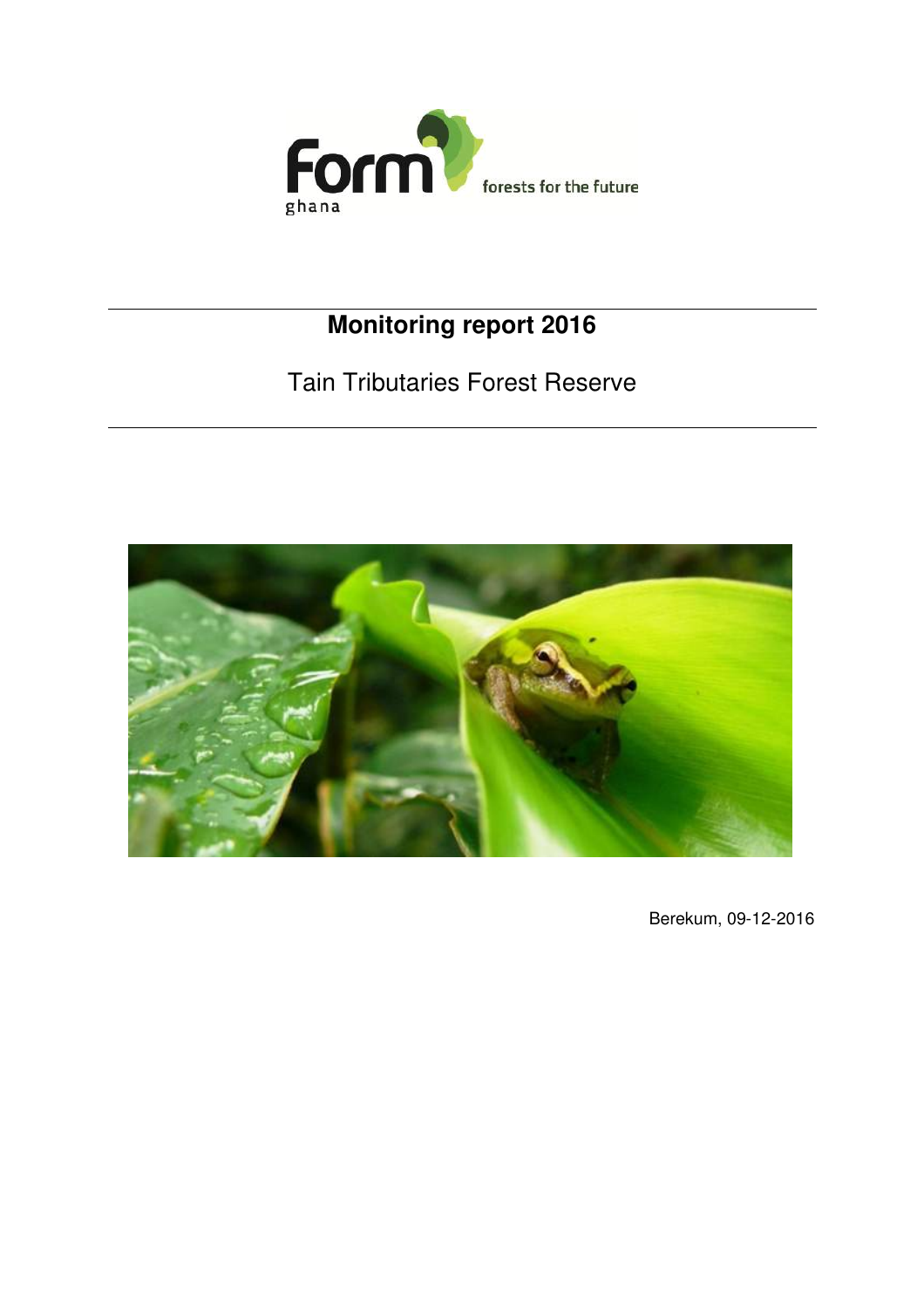

Telephone + 31 38 444 89 90<br>Fax + 31 38 444 89 91 Document version 1 Date of document 09-12-2015

#### Elaborated by **Form Ghana and Form international**

Authors **Authors A. Amoako & T. Wanders** Address Bevrijdingsweg 3 8051 EN Hattem The Netherlands  $+31384448991$ Email info@forminternational.nl<br>Website www.forminternational.nl www.forminternational.nl

Reference **AA/Tain/Monitoring**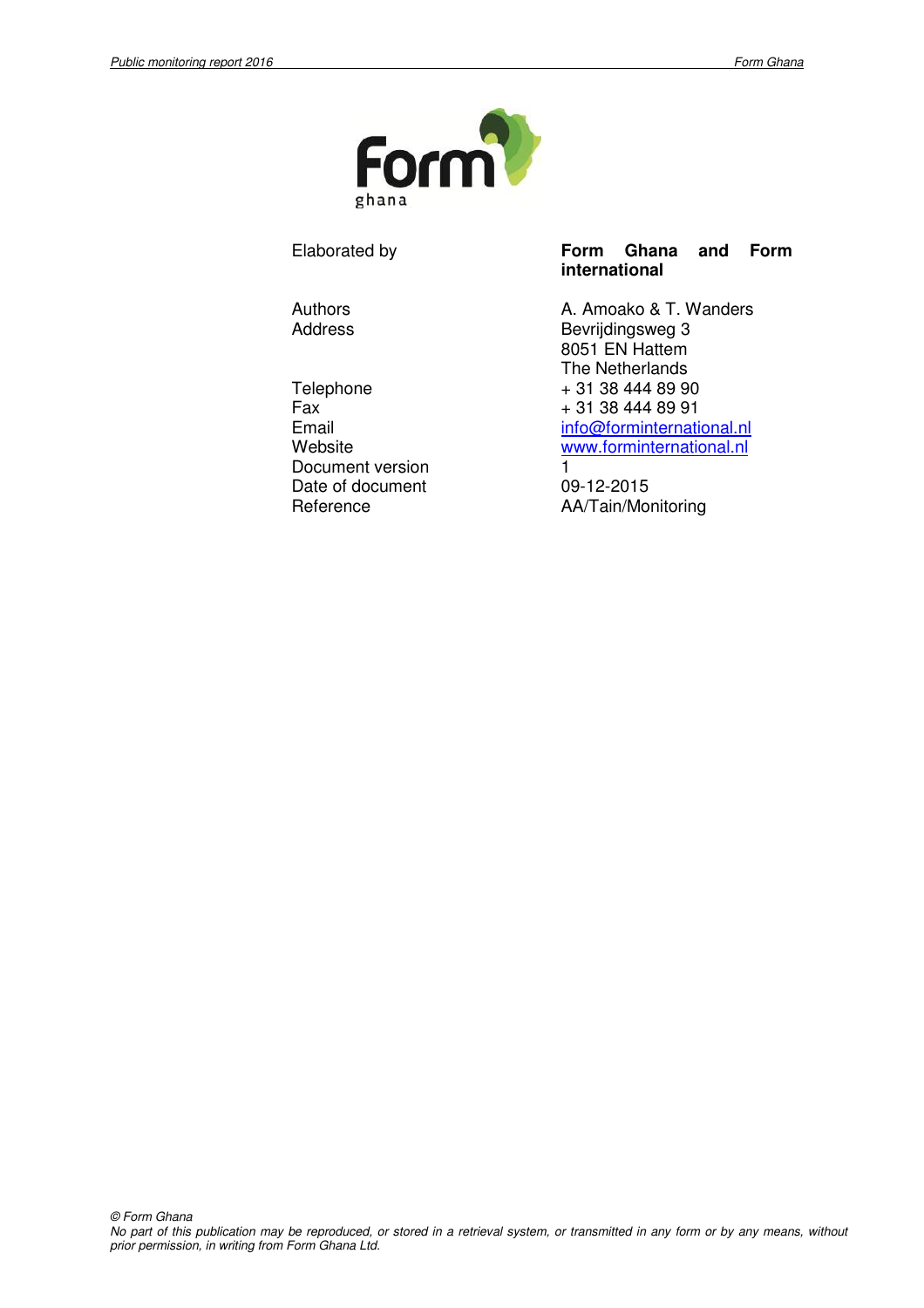## **CONTENTS**

|     |       |                                                          | 2 |
|-----|-------|----------------------------------------------------------|---|
| 1.1 |       |                                                          |   |
| 1.2 |       |                                                          |   |
| 1.3 |       |                                                          |   |
|     | 1.3.1 |                                                          |   |
|     | 1.3.2 |                                                          |   |
|     | 1.3.3 |                                                          |   |
|     | 1.3.4 |                                                          |   |
|     | 1.3.5 |                                                          |   |
|     | 1.3.6 |                                                          |   |
|     | 1.3.7 |                                                          |   |
|     | 1.3.8 |                                                          |   |
| 1.4 |       |                                                          |   |
| 1.5 |       |                                                          |   |
|     | 1.5.1 |                                                          |   |
|     | 1.5.2 |                                                          |   |
|     | 1.5.3 |                                                          |   |
|     | 1.5.4 |                                                          |   |
| 1.6 |       |                                                          |   |
|     |       | APPENDIX 1: FORM GHANA PLANTING YEARS MAP-TAIN 11 F/R 16 |   |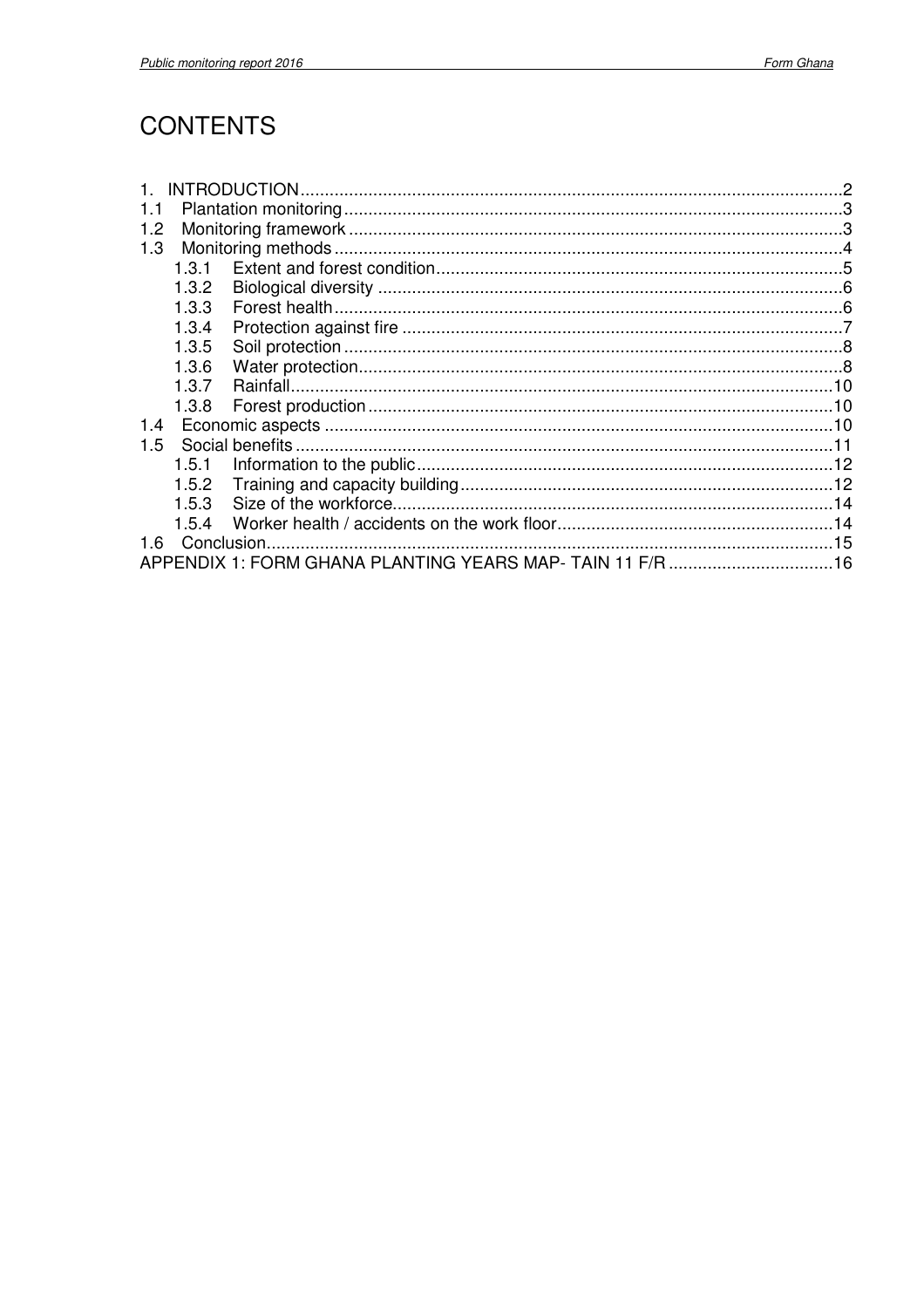## 1. INTRODUCTION

Management is a continuous process. This means that management will be adapted over time in relation to changes in the field. To keep track of these changes, FORM Ghana applies a system of monitoring in which information is gathered annually. The process of evaluation and adaptation will lead to further fine-tuning of the management plan. The current report informs on the various monitoring activities that have taken place the past year, and what has been learned from it. As more knowledge is gained on monitoring activities, these are further refined and the setup of the monitoring system will be adapted.

This report is made public to allow interested persons to be informed on the progress of FORM Ghana and the impact its activities has on the people and the environment in Tain II Forest Reserve.

Form Ghana Ltd., Willem Fourie Managing Director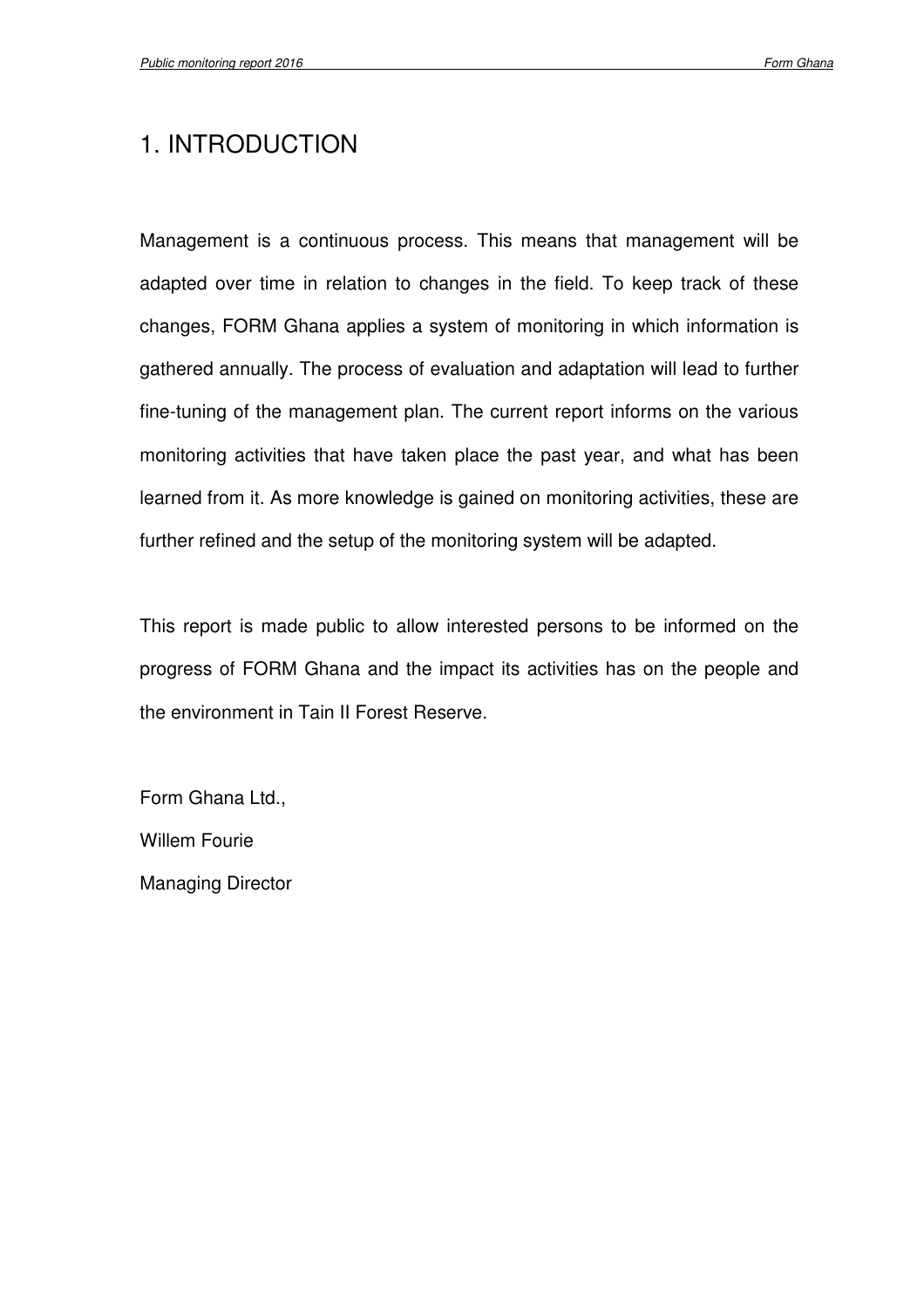## 1.1 Plantation monitoring

The objective of Form Ghana is to establish and manage the timber plantation in an ecologically, financially and socially sustainable manner. These management objectives are divided into criteria and for each criterion, a set of measurable indicators are determined as well as the means to verify them (Table 1).

### 1.2 Monitoring framework

| Management                                     | <b>Criterion</b>            | Indicator                                                                                                                  | Verifier          |
|------------------------------------------------|-----------------------------|----------------------------------------------------------------------------------------------------------------------------|-------------------|
| objectives                                     |                             |                                                                                                                            |                   |
| 1.0 Establish and                              | 1.1 Extent                  | 1.1.1 Area planted with Teak                                                                                               | Map               |
| manage the<br>timber                           | and condition<br>of forest  | 1.1.2 Area managed as<br>forest plantation/buffer zone                                                                     | Map               |
| plantation in an<br>ecologically               |                             | 1.1.3 Changes in planted<br>area                                                                                           | Map               |
| sustainable<br>manner with a<br>maximum of 90% | 1.2 Biological<br>diversity | 1.2.1 Extent of area<br>protected                                                                                          | Map               |
| Teak and at least<br>10% of mixed              |                             | 1.2.2 Fauna population and<br>diversity in the forest<br>reserves                                                          | Report            |
| local species with<br>conservation of          |                             | 1.2.3 Flora diversity in the<br>buffer zones                                                                               | <b>PSP</b>        |
| natural, riparian<br>forest                    |                             | 1.2.4 Existence and<br>implementation of<br>procedures to identify /<br>protect endangered, rare<br>and threatened species | <b>Procedures</b> |
|                                                | 1.3<br>Forest<br>health     | 1.3.1 Check growth rate of<br>the plantation                                                                               | <b>PSP</b>        |
|                                                |                             | 1.3.2 Check growth rate of<br>the buffer zones                                                                             | <b>PSP</b>        |
|                                                |                             | 1.3.3 Monitoring of fire<br>frequency                                                                                      | Fire report       |
|                                                | Soil<br>1.4<br>protection   | 1.4.1 Procedures to protect<br>soil productivity and avoid<br>erosion                                                      | <b>Procedures</b> |
|                                                |                             | 1.4.2 Effectiveness of<br>activities undertaken to<br>avoid erosion                                                        | <b>PSP</b>        |
|                                                |                             | 1.4.3 Procedures to avoid<br>impact from work in the<br>forest                                                             | <b>Procedures</b> |
|                                                | 1.5<br>Water                | 1.5.1 Procedures to protect                                                                                                | <b>Procedures</b> |

#### Table 1: monitoring framework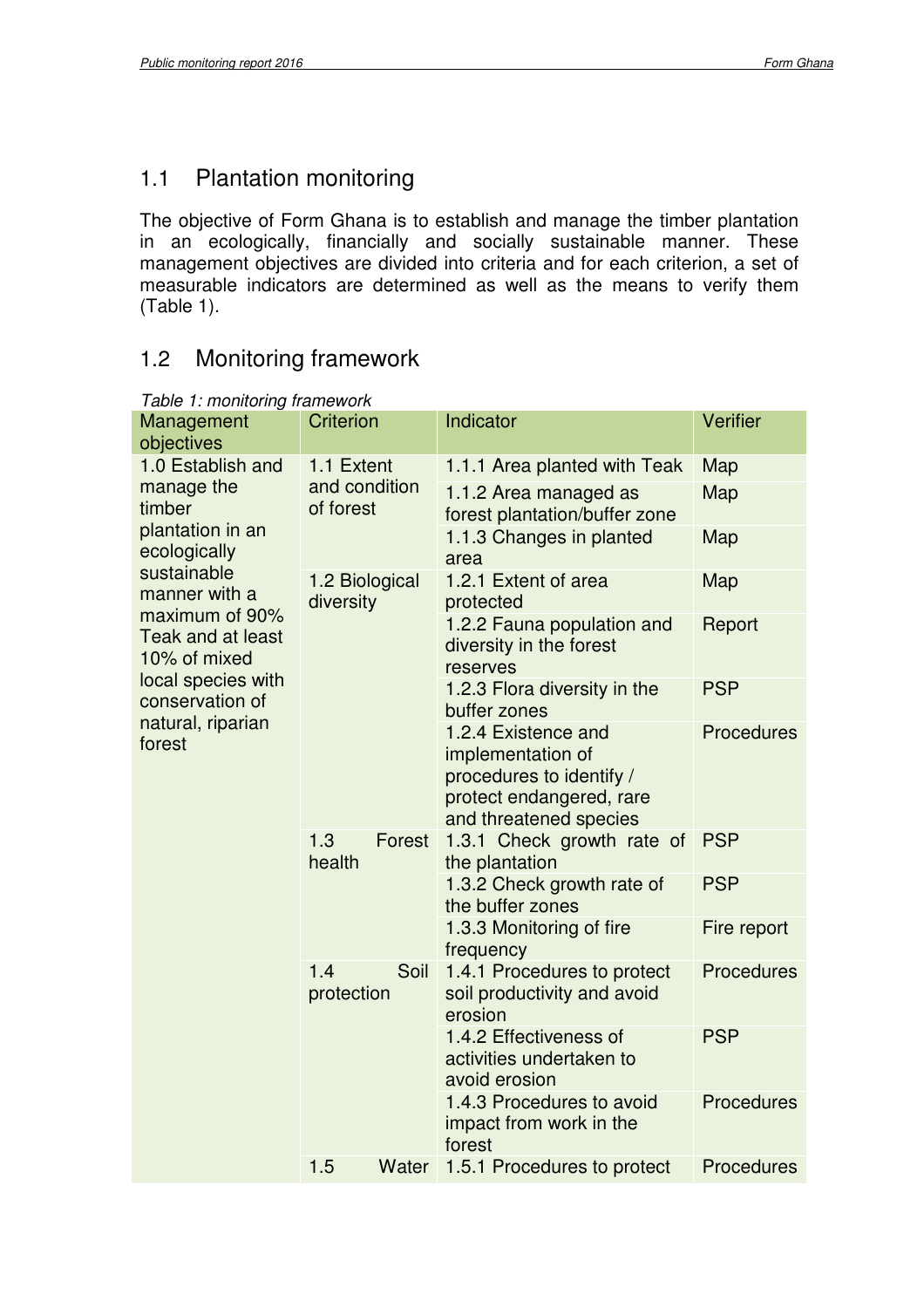| Management<br>objectives                                                         | <b>Criterion</b>          | Indicator                                                                                                                               | <b>Verifier</b>                     |
|----------------------------------------------------------------------------------|---------------------------|-----------------------------------------------------------------------------------------------------------------------------------------|-------------------------------------|
|                                                                                  | protection                | forest and vegetation along<br>water courses                                                                                            |                                     |
|                                                                                  |                           | 1.5.2 Checking of water<br>quality                                                                                                      | Sample<br>analyses                  |
| 2.0 Guarantee                                                                    | 2.1<br>Forest             | 2.1.1 Harvest of round wood                                                                                                             | <b>Tables</b>                       |
| financial and<br>economic                                                        | protection                | 2.1.2 Comparison of yield<br>with yield tables                                                                                          | <b>Tables</b>                       |
| sustainability<br>through the<br>generation of                                   |                           | 2.1.3 Calculation of current<br>stored carbon in the<br>plantation                                                                      | Calculation                         |
| income from the<br>produced round<br>wood and carbon                             |                           | 2.1.4 Calculation of current<br>stored carbon in the buffer<br>zones                                                                    | Calculation                         |
| sequestration                                                                    | 2.2Economic<br>aspects    | 2.2.1 Cost-Benefit of<br>plantation                                                                                                     | <b>Table</b>                        |
|                                                                                  |                           | 2.2.2 Value of wood sales                                                                                                               | Sales data                          |
| 3.0 Provide social<br>benefits by<br>offering<br>good economic<br>conditions for | 3.1<br>Social<br>benefits | 3.1.1 Number of people<br>(partially) depending on the<br>plantation for their livelihood<br>(employees, intercroppers,<br>out growers) | Annual<br>report                    |
| employees and<br>the surrounding<br>smallholder<br>community                     |                           | 3.1.2 Training and capacity<br>building<br>for<br>employees,<br>intercroppers<br>and<br>out<br>growers                                  | Table                               |
|                                                                                  |                           | Information<br>3.1.3<br>the<br>to<br>public                                                                                             | Website,<br>stakeholder<br>meetings |
|                                                                                  |                           | Worker<br>health<br>3.1.4<br>$\sqrt{2}$<br>Accidents on work floor                                                                      | <b>Statistics</b>                   |

### 1.3 Monitoring methods

In order to check compliance with the management objectives, Form Ghana has developed a monitoring system consisting of several activities. Different monitoring methods are adopted to optimize verification of different indicators. All indicators are monitored at least once every five years. Specific indicators can be monitored annually or bi-annually.

Each indicator is described in detail in the following paragraphs.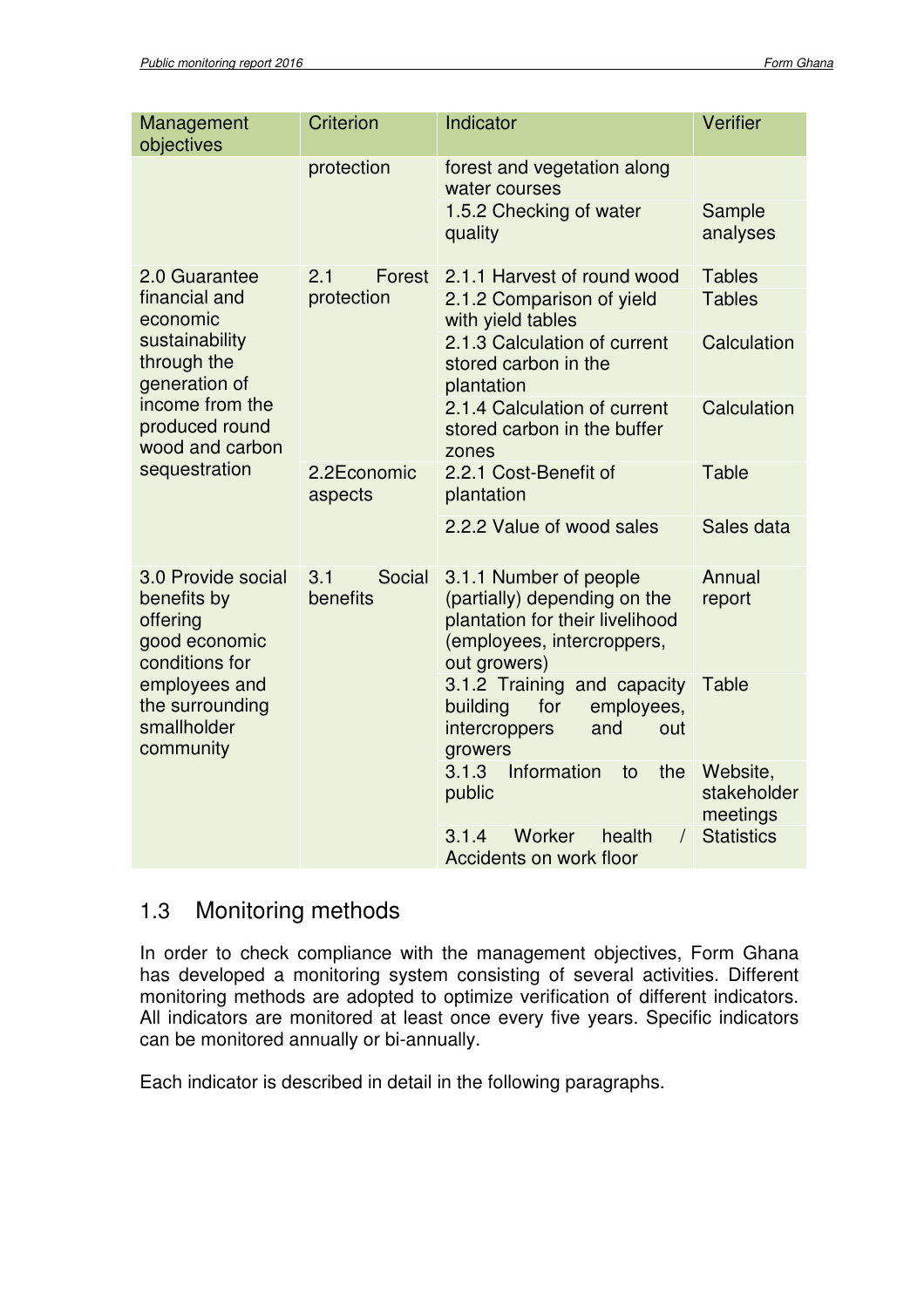### 1.3.1 Extent and forest condition

Form Ghana entered into Public Private Partnership with the Forestry Commission of Ghana in 2012 to reforest Tain II Forest reserve. The total land area under the partnership is 14,500 hectares.

Form Ghana has established a total of 4363.1 hectares, with a conservation area of 36.7 hectares, as at the end of 2016. See Appendix 1 for the development of the plantation over time.

Currently, 7.1% of the total planted area consists of indigenous vegetation and is actively being restored into its former state as productive indigenous forest.

| $\frac{1}{2}$            |                |                      |  |  |  |  |  |
|--------------------------|----------------|----------------------|--|--|--|--|--|
| <b>Planting year</b>     | Area Teak (ha) | Area Indigenous (ha) |  |  |  |  |  |
| 2013                     | 618.0          | 19.1                 |  |  |  |  |  |
| 2014                     | 1,904.2        | 194.7                |  |  |  |  |  |
| 2015                     | 1,476.4        | 63.2                 |  |  |  |  |  |
| 2016                     | 87.6           |                      |  |  |  |  |  |
| <b>Conservation area</b> |                | 36.7                 |  |  |  |  |  |
| <b>Total</b>             | 4086.2         | 313.6                |  |  |  |  |  |
| $\%$                     | 92.9           | 7.1                  |  |  |  |  |  |
|                          |                |                      |  |  |  |  |  |

Table 2: Stratification of Form Ghana plantations

An inventory has been conducted to check areas that are not doing well and these areas have been subtracted from actual productive areas. The inventory will continue in all other areas under management to ensure unproductive areas are clearly demarcated from productive areas.

The area planted in 2016 has been mostly done as a trial. Form Ghana has collected a number of different provenances from throughout Ghana. These were planted together in a compartment for comparison purposes (blocks A 29 and A 30). The provenances planted were: Bouaké(from Asubima), Wora Wora, Bia Tano (Kihuhwi), Pampawie, Dunkwa, Nsoatre (seeds from the provenance trial) and Jimera (Kihuhwi). Each provenance was planted as a separate block.

In 2015 Form Ghana planted a clonal / provenance trial in Block A 42. This trial is becoming a nice collection of clonal and provenance teak. On this spot we have so far planted clones from Asubima, from Tain provenance trial and from Bia Tano (Goaso) Forest Reserve. Also material from Tanzania (Longuza) and from Brazil (Tectona agroflorestal) was planted there). It also contains the same provenances as the other two blocs: Bouaké(from Asubima), Wora Wora, Bia Tano (Kihuhwi), Pampawie, Dunkwa, Nsoatre (seeds from the provenance trial) and Jimera (Kihuhwi).

In the same block a spacing trial using selected clones was planted where the trees were planted at 3X6 meters.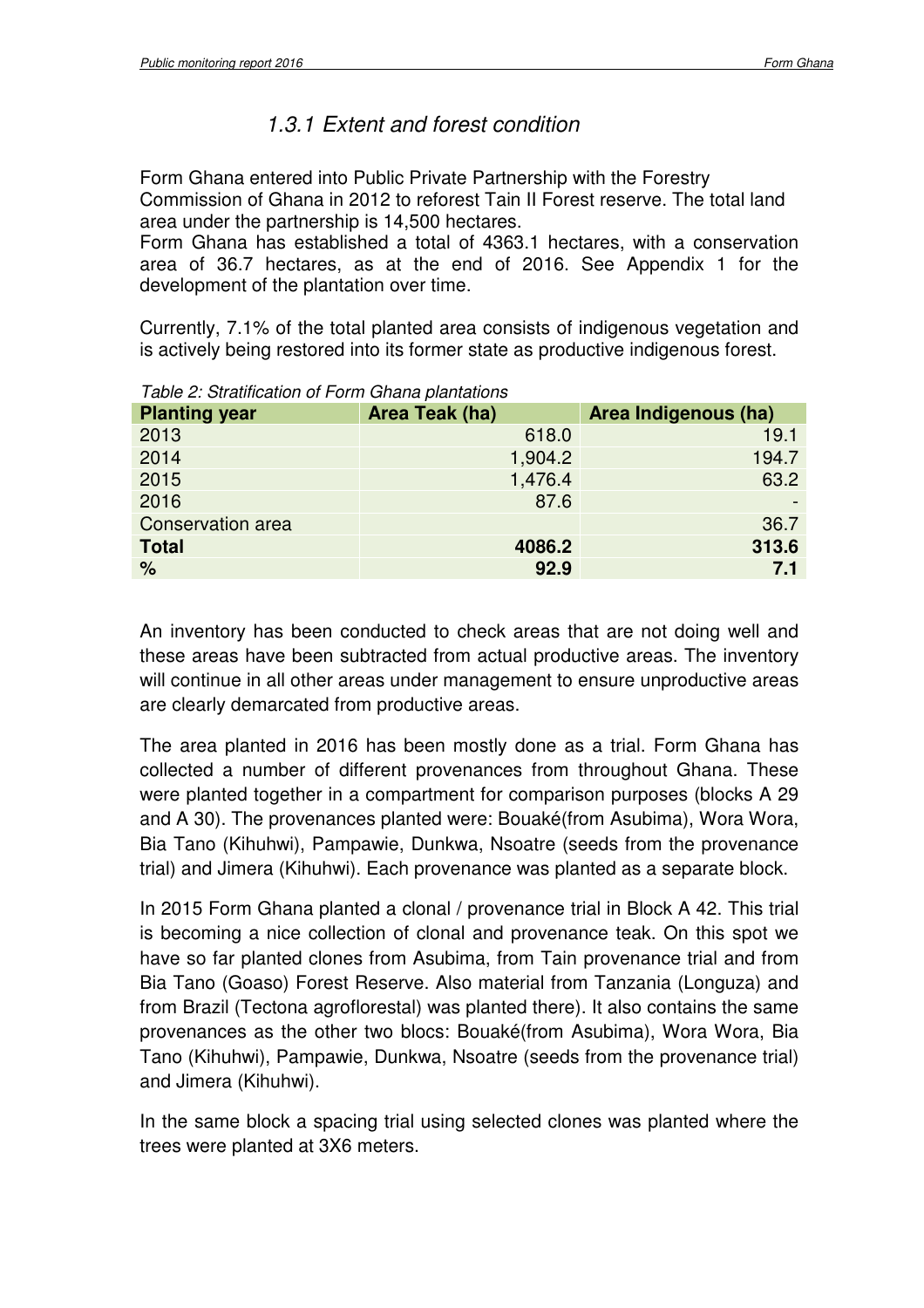And lastly a trial was planted with 4 different Eucalypts to see how they will do in Tain II. These are Eucalyptus pellita, Corymbia citriodora, Eucalyptus urophylla and eucalyptus dunnii.



Figure 1: Map of the clonal / provenance trial in block A 42

#### 1.3.2 Biological diversity

No biological monitoring has been conducted in Form Ghana management area in Tain II F/R. Fauna and flora monitoring is expected to take place every 5 years. The initial monitoring was done in 2013. This means that fauna and flora monitoring could take place in 2018.

#### 1.3.3 Forest health

Analyses of forest growth and health as well as soil erosion are based on the PSP measurements taken in the plantation. Every year after planting, additional plots will be created in the newly planted compartments. The number of plots will therefore increase yearly.

PSP monitoring is done according to Protocol 13: Monitoring.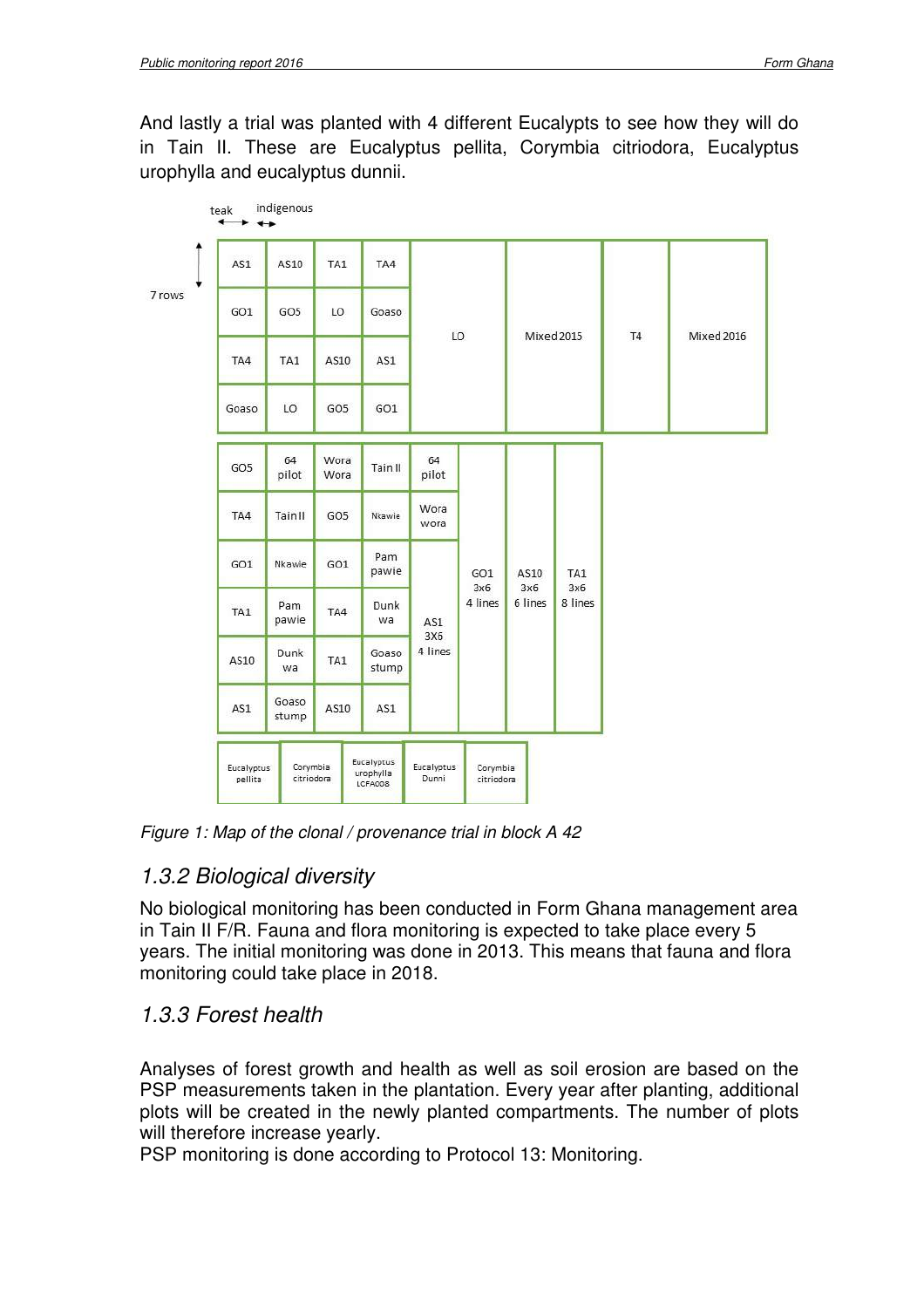Currently, PSP monitoring has not started in Tain II F/R; it is expected to start in 2017.

#### 1.3.4 Protection against fire

Fire is a great potential threat to the plantations. In 2016, 264 fires were reported by the security team. 231 of these fires were located outside the Form Ghana area. 33 fires were within the Form Ghana boundaries, but could quickly be quenched by the rapid response teams. However, one of these fires caused a devastating effect on the plantation that is, losing about 600 hectares. Fire occurs mostly during the first three months of the year and the frequency of occurrence quickly drops with the onset of rains.

#### **Fire occurrences**

| Month        | <b>Fires outside</b> | <b>Fires inside</b> |
|--------------|----------------------|---------------------|
| January      | 27                   | 8                   |
| February     | 38                   | $\overline{2}$      |
| March        | 65                   | $\overline{4}$      |
| April        | 30                   | $\overline{2}$      |
| May          | 6                    |                     |
| June         |                      | 0                   |
| July         | 3                    | 0                   |
| August       | 32                   | 12                  |
| September    | $\overline{4}$       |                     |
| October      | $\overline{0}$       | 0                   |
| November     | 22                   | 3                   |
| December     | 3                    | $\overline{0}$      |
| <b>Total</b> | 231                  | 33                  |

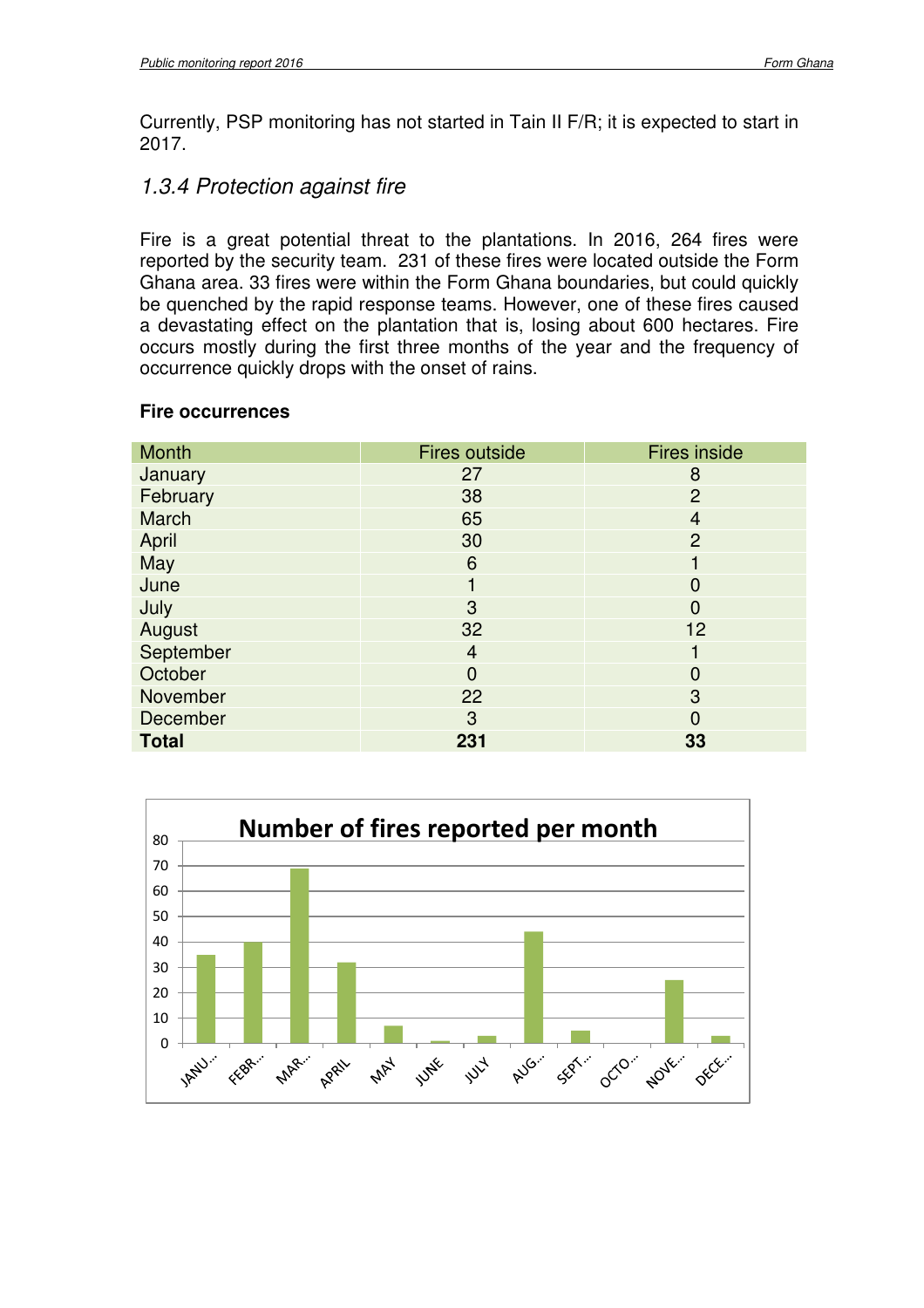### 1.3.5 Soil protection

Soil survey is conducted in PSP to check erosion and soil compaction. There are no PSP in the plantation currently; areas prone to erosion are checked frequently. PSP monitoring is expected to start in 2017.

#### 1.3.6 Water protection

Water quality is expected to improve after plantation establishment through reduction in erosion, sedimentation, decreasing turbidity levels. A hydrological study conducted by Tollenaar in 2012 shows that the water quality in Tain II F/R is not suitable for drinking. Tain II F/R is replete with seasonal streams which dry up in the dry season.

The restoration of the 30 meter buffer zones along the water courses is expected to reduce erosion and prevent chemicals/sedimentation of streams. Measurements done at the various sampling points in November 2016 show that; water has a lower turbidity and lower total dissolved solids (TDS). Dissolved solids refer to any minerals, salts, metals, cations or anions dissolved in water. Total dissolved solids (TDS) comprise inorganic salts (principally calcium, magnesium, potassium, sodium, bicarbonates, chlorides and sulphates) and some small amounts of organic matter that are dissolved in water. TDS is an indicator of general quality of the water. High TDS values may be associated with influx of waste-water or agricultural run-off. According to WHO drinking water guidelines, the palatability of water with levels below 600ppm is generally considered to be good. The average conductivity values at all sampling location show the water quality is good. Conductivity shows the presence of heavy metals in water. The value measured at the various sampling station/point shows the presence of heavy metal may be low.

| Sampling        | <b>PH</b> |           | Conductivity/ms |           | <b>TDS</b> |           | <b>Turbidity</b> |           | Temperature |           |
|-----------------|-----------|-----------|-----------------|-----------|------------|-----------|------------------|-----------|-------------|-----------|
| point           | Mean      | <b>SD</b> | Mean            | <b>SD</b> | Mean       | <b>SD</b> | Mean             | <b>SD</b> | Mean        | <b>SD</b> |
| SP <sub>1</sub> | 6.2       | 0.1       | 0.26            | 0.005     | 194        | 3.60      | 3.35             | 0.30      | 24.14       | 0.14      |
| SP <sub>2</sub> | 6.7       | 0.3       | 0.35            | 0.005     | 257        | 2.47      | 27.50            | 3.37      | 24.24       | 0.25      |
| SP <sub>3</sub> | 8.1       | 0.1       | 0.36            | 0.000     | 263        | 0.81      | 14.77            | 2.02      | 28.07       | 0.26      |

| Table 3: data from the water monitoring |  |  |
|-----------------------------------------|--|--|
|-----------------------------------------|--|--|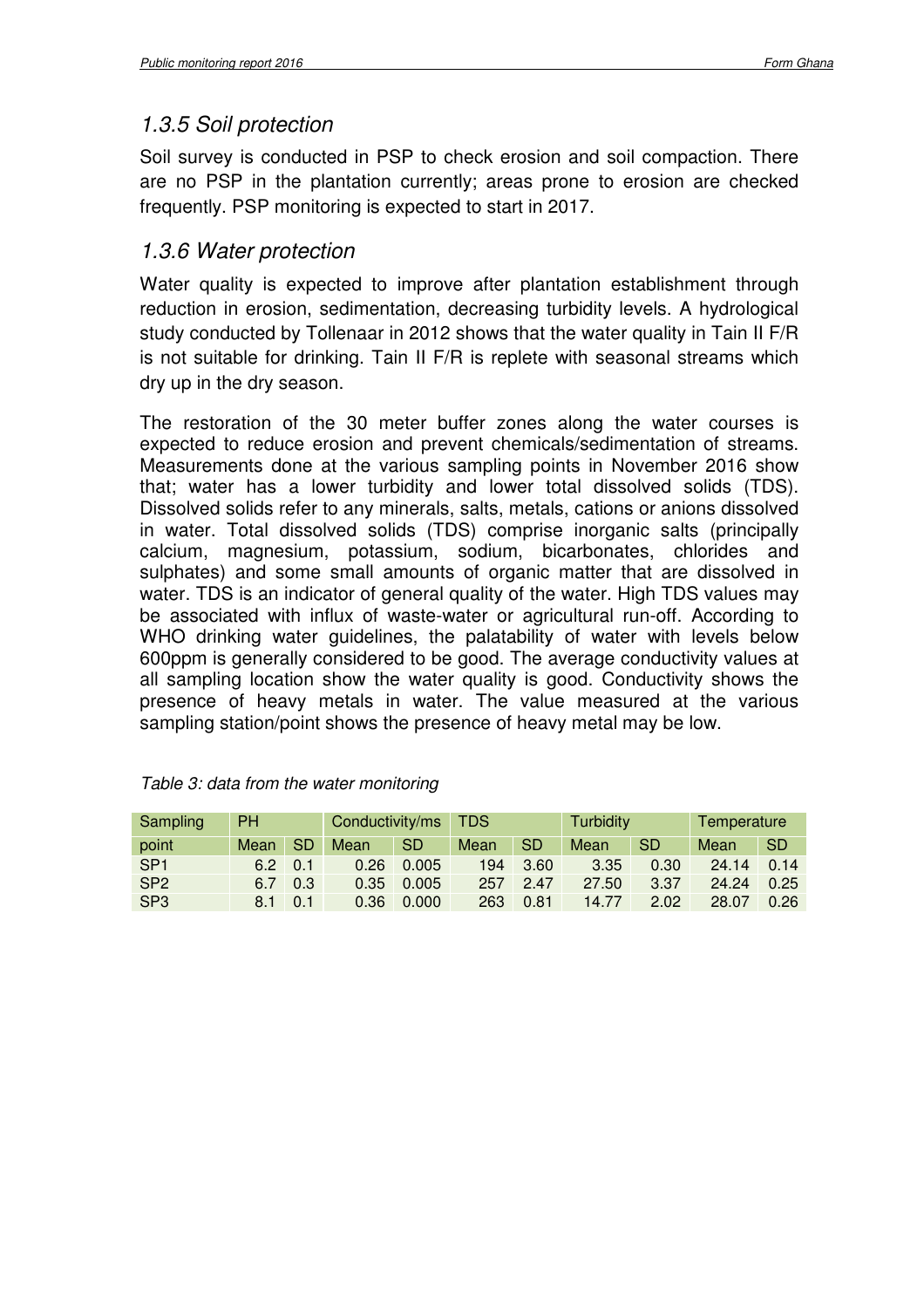

Figure 2: Map of Form Ghana Tain area showing water sampling points (blue squares).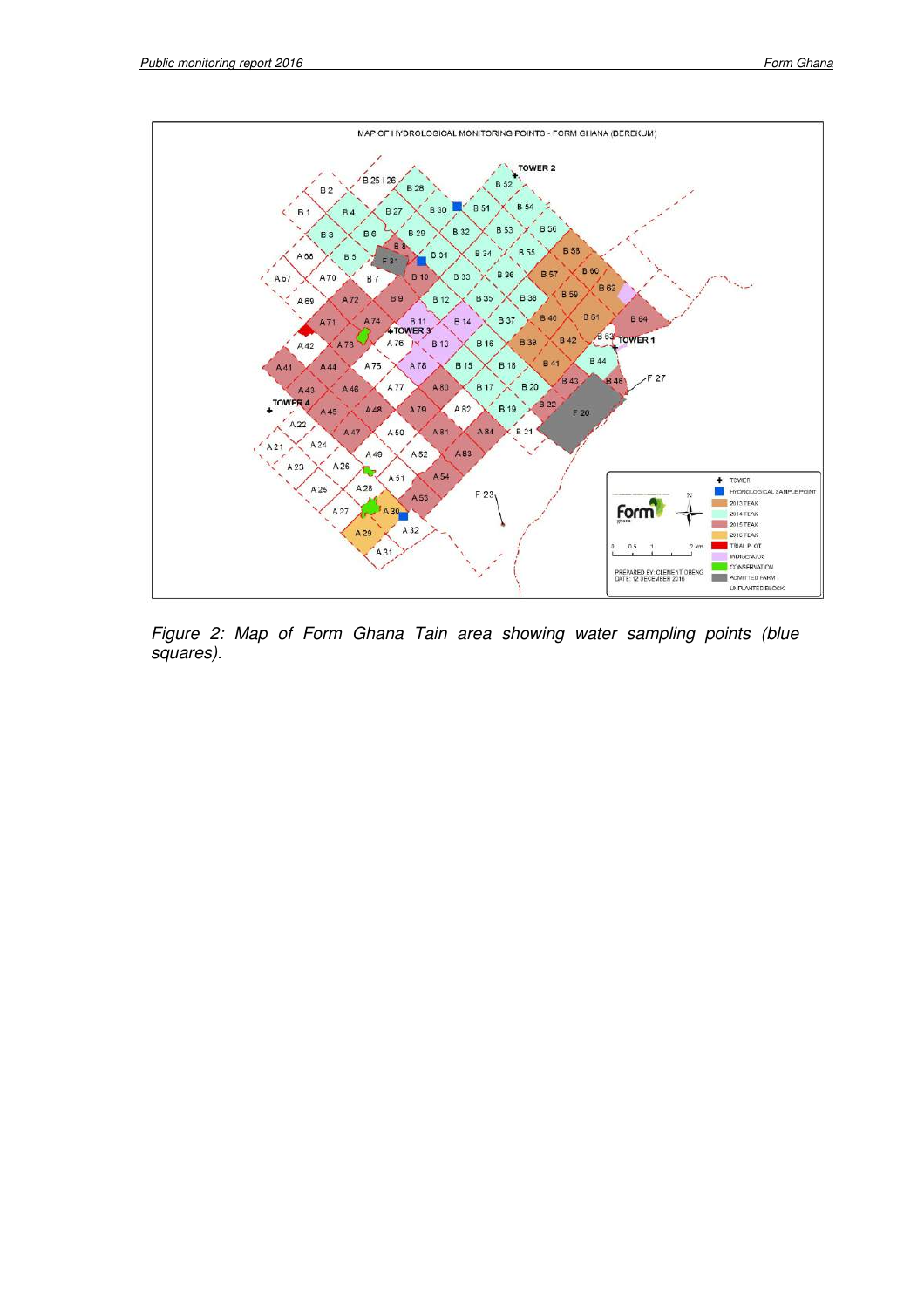#### 1.3.7 Rainfall

The precipitation in the area was measured at four points in 2016.

- Permanent site
- At fire tower #1 in the North-eastern part of the Tain II forest reserve
- At fire tower #2 in the North-western part of the Tain II forest reserve
- At fire tower #3 in the South-western part of the Tain II forest reserve

The data show that average rainfall has reduced from 2013 to 2016 with highest average figure being 887.70mm in 2014 and lowest average figure being 798.5mm in 2016.

#### Table 4: Average rainfall in Berekum

| P. Site        | Jan          | Feb      | Mar        | <b>April</b> | Mav   | June  | July | Aug   | <b>Sept</b> | Oct    | <b>Nov</b> | Dec        | <b>Total</b> |
|----------------|--------------|----------|------------|--------------|-------|-------|------|-------|-------------|--------|------------|------------|--------------|
| 2014           | 40           | $\Omega$ | 119        | 161.9        | 62    | 150   | 40.5 | 33    | 53.6        | 66.6   | 16.5       | $\Omega$   | 743.1        |
| 2015           | $\Omega$     | 71       | 22.4       | 143.6        | 115.7 | 91    | 66.4 | 49.2  | 78.5        | 240    | 44         | $\Omega$   | 921.8        |
| 2016           | 0            | 10       | 53         | 48           | 90    | 120   | 24   | 34    | 96          | 171    | 15.2       | 42         | 703.2        |
| <b>Tower 1</b> | Jan          | Feb      | <b>Mar</b> | <b>April</b> | May   | June  | July | Aug   | <b>Sept</b> | Oct    | <b>Nov</b> | <b>Dec</b> | <b>Total</b> |
| 2013           | $\Omega$     | $\Omega$ | 78.8       | 85.5         | 148   | 44    | 93   | 10.2  | 227.5       | 83     | 113.5      | $\Omega$   | 883.5        |
| 2014           | 40           | $\Omega$ | 119        | 161.9        | 62    | 179.5 | 79   | 109.5 | 119.4       | 157    | 5          | 0          | 1032.3       |
| 2015           | $\mathbf{0}$ | 72       | 63.5       | 109          | 98.5  | 56.1  | 17   | 96    | 108         | 158.74 | 23         | 0          | 801.8        |
| 2016           | 0            | 0.1      | 17         | 55           | 115   | 57    | 52   | 22    | 197         | 138    | 16         | 35         | 704.1        |
| Tower 2        | Jan          | Feb      | <b>Mar</b> | <b>April</b> | May   | June  | July | Aug   | <b>Sept</b> | Oct    | <b>Nov</b> | <b>Dec</b> | <b>Total</b> |
| 2015           | 0            | 60       | 75         | 114          | 172   | 37    | 71.7 | 114   | 131         | 204    | 15.7       | $\Omega$   | 994.4        |
| 2016           | 0            | 0.3      | 61         | 125          | 198   | 115   | 75   | 23    | 199         | 56     | 37         | 30         | 919.3        |
| Tower 3        | Jan          | Feb      | <b>Mar</b> | <b>April</b> | May   | June  | July | Aua   | <b>Sept</b> | Oct    | <b>Nov</b> | <b>Dec</b> | <b>Total</b> |
| 2015           | 0            | 70       | 41         | 117          | 164   | 65    | 46.5 | 64    | 84.2        | 155    | 16         | 0          | 822.7        |
| 2016           | $\mathbf{0}$ | 0.3      | 60         | 81           | 109   | 187   | 37   | 5     | 164         | 98     | 69         | 57         | 867.3        |

#### 1.3.8 Forest production

There has not been any commercial thinning as at 2016. No monitoring and calculations have been done to establish the carbon content of the plantation.

## 1.4 Economic aspects

There have been no sales of forest products as at 2016.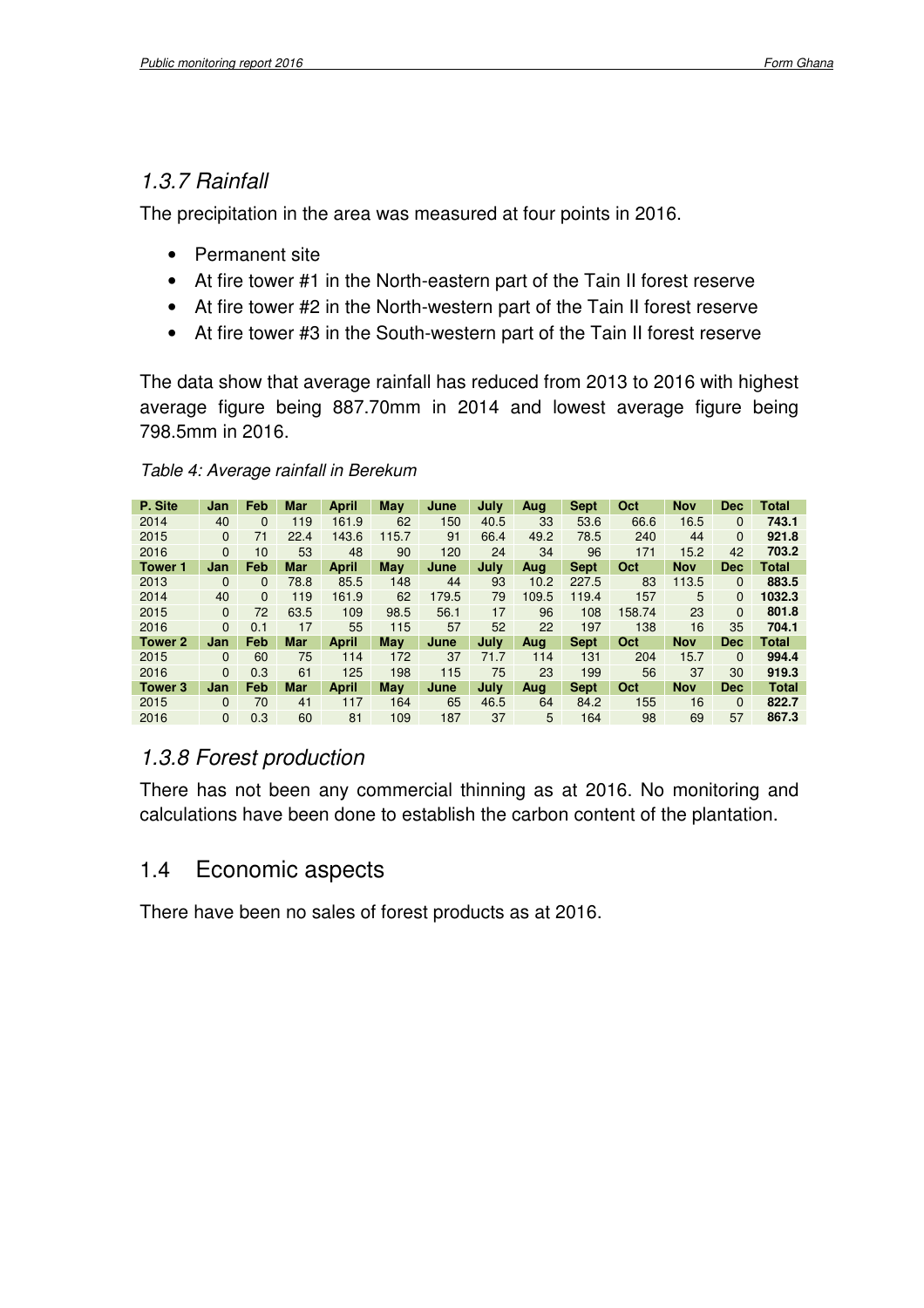## 1.5 Social benefits

Social monitoring was conducted to assess the impact of Form Ghana's operations on the surrounding/fringe communities and below is the outcome of the survey:

Table 5: results from social survey

| <b>Number of Inter- cropping</b><br>agreement | In 2016, a total of eight (8) new farmers were<br>registered adding on to the previous of 528<br>making a total of 536. This will however be<br>renewed early next year to get the active number<br>in and around the plantation.                                                                                                                                                                                                                                                                                                                                                                                                                                                                                                                                                                                                                                          |
|-----------------------------------------------|----------------------------------------------------------------------------------------------------------------------------------------------------------------------------------------------------------------------------------------------------------------------------------------------------------------------------------------------------------------------------------------------------------------------------------------------------------------------------------------------------------------------------------------------------------------------------------------------------------------------------------------------------------------------------------------------------------------------------------------------------------------------------------------------------------------------------------------------------------------------------|
| <b>Results of Social Survey</b>               | <b>Positive Impacts:</b><br><b>Employment for community members:</b><br>permanent (155), casual and contract<br>workers (370)<br>Reduction in and control of wildfire<br>$\bullet$<br>outbreaks<br>Good roads easing transport of farm<br>$\bullet$<br>produce<br>A relatively high number of farmers in the<br>$\bullet$<br>communities around the reserve have<br>been allowed to farm thus reducing<br>unemployment and increasing standard of<br>living.                                                                                                                                                                                                                                                                                                                                                                                                               |
|                                               | <b>Expectations:</b><br>In all the communities visited, they all had<br>at least a common anticipation and that is,<br>support for the Fire Volunteer Squad<br>through the provision of kits.<br>Some also suggested that, farmers who<br>$\bullet$<br>are still farming in an area within the<br>plantation after a year or two should be<br>encouraged or motivated with at least<br>boots and/or cutlasses.<br>Some community members (quite a<br>$\bullet$<br>distance from the current project area)<br>also want to be employed.<br>The road from the plantation through the<br>Tain River to the community to be<br>maintained in good condition<br>(Asantekrom, Arkokrom and Meremano).<br>Farmers want a tractor with a dehusking<br>machine and a storehouse (Kotaa).<br>Farmers request for assistance in-terms of<br>chemicals for farming.<br><b>Concern:</b> |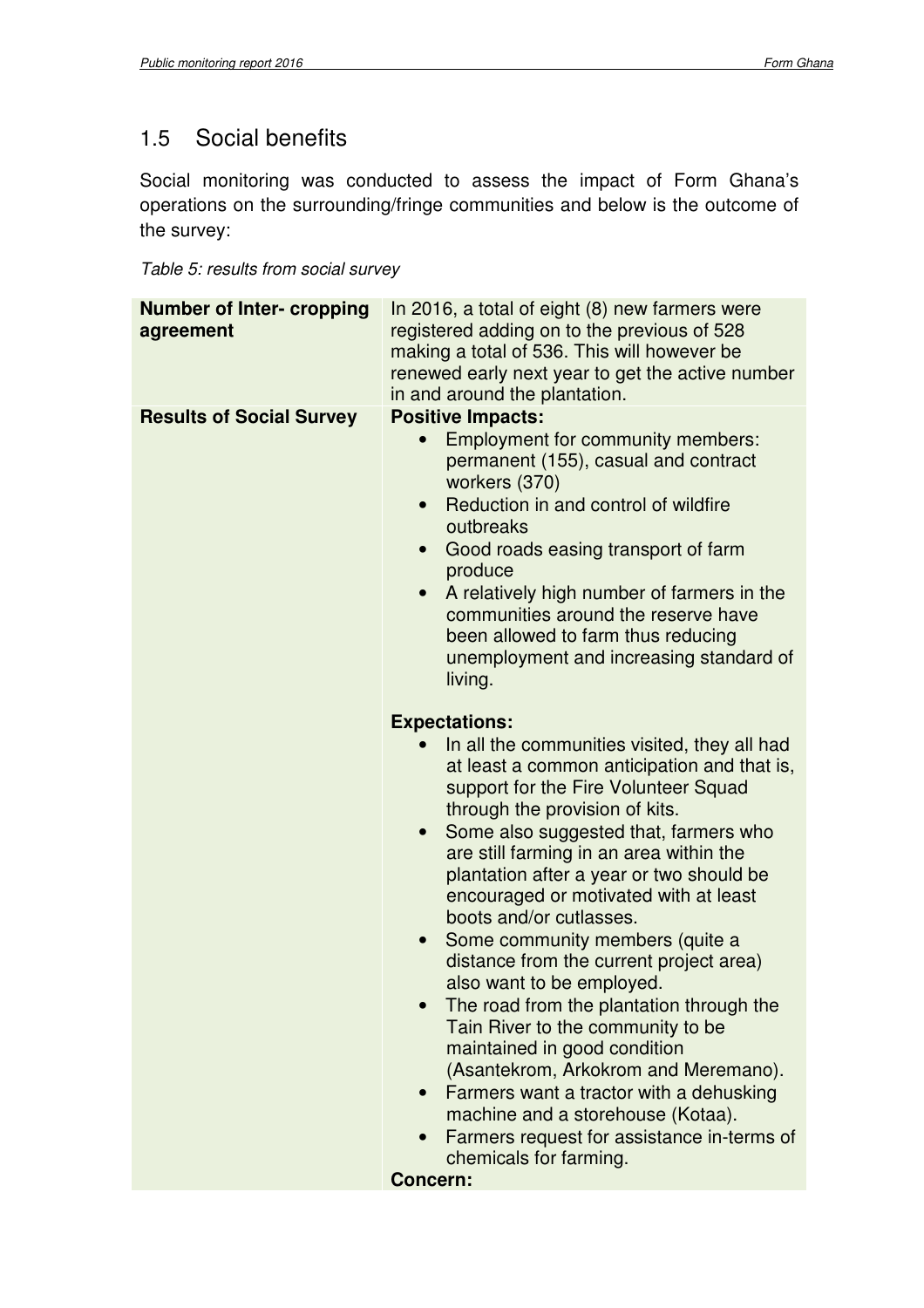|                                                | • Form Ghana still burns to create fire belts<br>even after the declaration of "Cease Fire"<br>by the Fire Service<br>• They are not informed when Form Ghana<br>is burning the belts and as such cannot<br>tell whether it's controlled or being set by<br>other people. This could endanger both<br>parties. |
|------------------------------------------------|----------------------------------------------------------------------------------------------------------------------------------------------------------------------------------------------------------------------------------------------------------------------------------------------------------------|
| <b>Social</b><br><b>Projects/interventions</b> | A total of 35 boots and 35 cutlasses were<br>donated to assist Fire Volunteers; 25 to the Fire<br>Service and 10 to Kotaa community.                                                                                                                                                                           |

#### 1.5.1 Information to the public

Three stakeholders' meetings were held in Berekum in 2016. The main subjects discussed at the first meeting were; fire in the plantation, Form Ghana's activities, and social issues. The last two meetings were basically about fire protection in the plantation/forest reserve.

Besides the stakeholders' meeting, several community and farmers' meetings were held to discuss about intercropping activities and fire education.

Form Ghana has signed an intercropping agreement with 536 farmers as at the end of 2016. The number is expected to increase as plantation establishment continues.

#### 1.5.2 Training and capacity building

Fire education was given in and around the Form Ghana areas. As the use of fire has become part of their lifestyle, all communities were advised to use fire with great caution. Community members were advised not to leave any fire unattended even before leaving farms for their homes. Recalcitrant members are to be reported to the appropriate authorities for sanctioning redress. Form Ghana assists farmers to burn their farms during land preparation in what FG calls the "Farm Land Incineration Aid''.

In general, the communities expressed great appreciation for the collaboration during the yearly fire education program in the communities and also promised to keep fire out of the communities and the forests.

Workers and management of Form Ghana have been trained on various subjects such as the sustainable forest management, the application of first aid, health and safety, firefighting, nursery techniques, plantation techniques, use of the chain saw, monitoring, GIS mapping and FSC.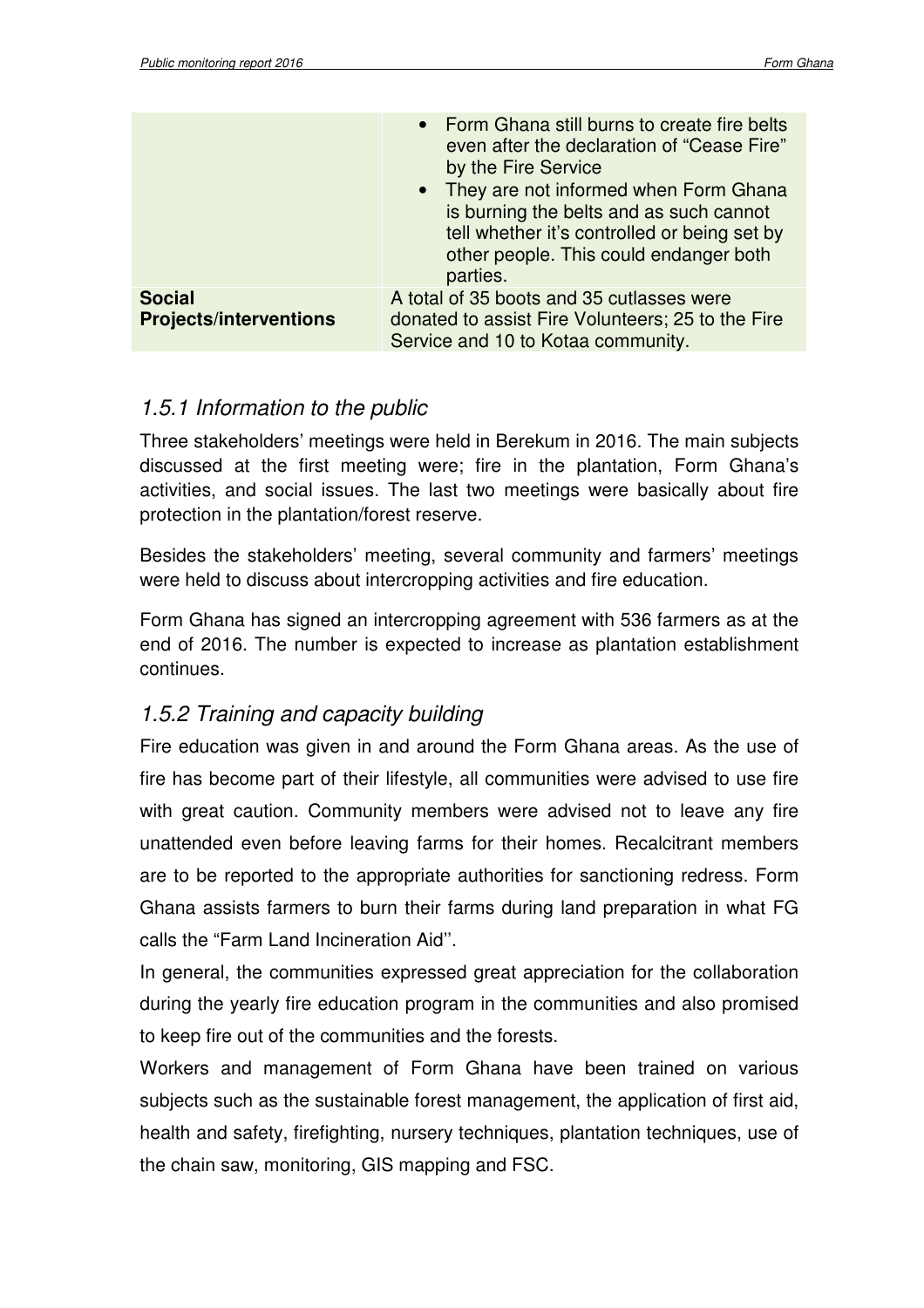Table 6: trainings were provided in 2016.

| <b>Training</b>                                          | <b>Date</b> | <b>Number of people</b> |
|----------------------------------------------------------|-------------|-------------------------|
| Social monitoring                                        | 16-01-2016  | 2                       |
| <b>Quality control</b>                                   | 24-02-2016  | $\overline{4}$          |
| Chemical weeding using<br>Knapsack                       | 3-04-2016   | 23                      |
| <b>First</b><br>aid<br>and<br>envenomation by snake      | 1-04-2016   | 20                      |
| Vehicle safety checks and<br>inspection                  | 22-04-2016  | 14                      |
| <b>Stump harvesting</b>                                  | 25-04-2016  | 49                      |
| Planting-Teak<br>and<br>indigenous                       | 26-04-2016  | 20                      |
| <b>Planting-Teak</b>                                     | 3-05-2016   | 120                     |
| Thinning                                                 | 16-05-2016  | 10                      |
| The Ten Commandment<br>of Good Safety Habit              | 5-07-2016   | 155                     |
| <b>FSC</b><br>and<br>waste<br>management                 | 12-07-2016  | 16                      |
| Seven common accident<br>causes                          | 13-07-2016  | 155                     |
| Good personal hygiene                                    | 19-07-2016  | 155                     |
| <b>Boils</b>                                             | 27-07-2016  | 155                     |
| Nursery monitoring                                       | 28-07-2016  | $\overline{4}$          |
| <b>FSC</b>                                               | 29-07-2016  | 14                      |
| Conjunctivitis                                           | 12-08-2016  | 155                     |
| <b>HIV/AIDS</b><br>awareness<br>counseling               | 17-08-2016  | 14                      |
| Dehydration                                              | 18-08-2016  | 155                     |
| Minimizing the spread of<br>flu                          | 23-08-2016  | 155                     |
| <b>Malaria</b>                                           | 13-09-2016  | 155                     |
| Domestic fire                                            | 22-09-2016  | 155                     |
| Fire tower hygiene                                       | 24-09-2016  | 18                      |
| <b>First aid</b>                                         | 26-09-2016  | 155                     |
| Chemical weeding using<br>Knapsack and mankar            | 27-09-2016  | 18                      |
| How to stop bleeding and<br>bandaging                    | 28-09-2016  | 155                     |
| <b>HIV/AIDS</b> awareness                                | 30-09-2016  | 155                     |
| Sustainable<br>commercial<br>reforestation<br>management | 10-10-2016  | 19                      |
| How to operate bakkie-<br>sakkie                         | 14-10-2016  | 19                      |
| <b>FSC Protocol</b>                                      | 31-10-2016  | 9                       |
| Forest fire fighting                                     | 14-11-2016  | 21                      |
| Headache                                                 | 16-11-2016  | 155                     |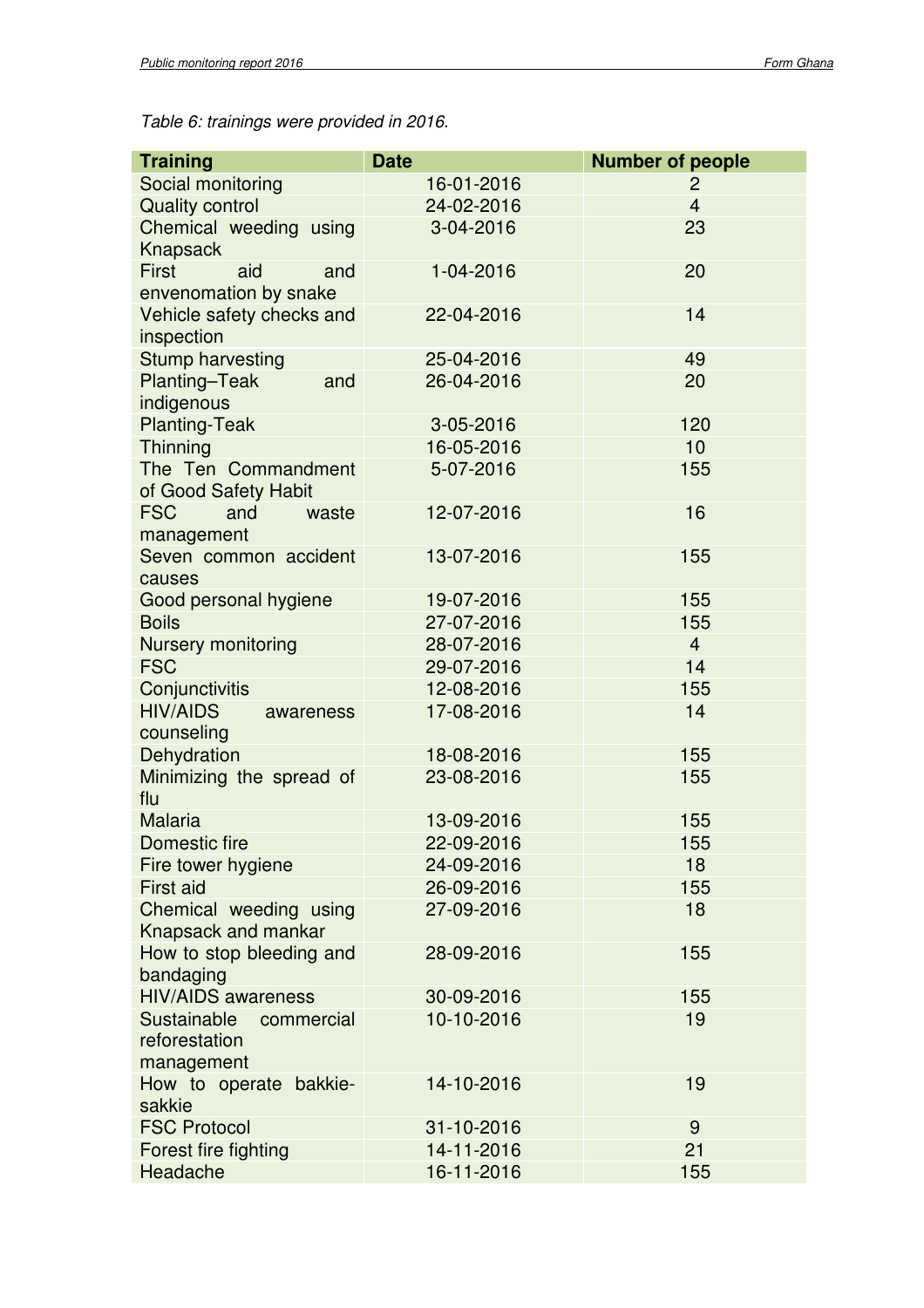| <b>Training</b>        |         | <b>Date</b> | <b>Number of people</b> |
|------------------------|---------|-------------|-------------------------|
| Cough                  |         | 24-11-2016  | 155                     |
| Grievance<br>mechanism | redress | 25-11-2016  | 155                     |
| Forest fire fighting   |         | 28-11-2016  | 77                      |
| Dehydration            |         | 30-11-2016  | 155                     |

#### 1.5.3 Size of the workforce

Form Ghana employed permanent and casual workers from local communities in the Tain II area for land preparation, firefighting and planting activities.

| Table 7: Number of workers employed by Form Ghana |
|---------------------------------------------------|
|---------------------------------------------------|

| <b>Year</b> | <i>Nermanent workers</i> | Casual<br><b>workers</b> | Total |
|-------------|--------------------------|--------------------------|-------|
| 2014        | 159                      | 650                      | 809   |
| 2015        | 173                      | 333                      | 506   |
| 2016        | 155                      | 370                      | 525   |

#### 1.5.4 Worker health / accidents on the work floor

Form Ghana has an agreement with the National Health Insurance Company of Ghana, insuring all permanent workers of free access to medical care.

An onsite professional nurse assists people not feeling well or injured in the plantation. The nurse can assess the persons, treat them if it is a simple problem or forward them to the hospital in Berekum.

The nurse is also responsible for the renewal of the first aid training and for checking the contents of the first aid boxes.

| Table 8: Dispensary use per person/worker |      |  |
|-------------------------------------------|------|--|
| <b>Medical treatment</b>                  | 2539 |  |
| Number of people                          | 1986 |  |
| Treatment/worker                          | 1.3  |  |

During 2016, medical treatment has been issued 2539 times in Berekum. The number of treatments per person is1.3 times.. The main disease encountered on malaria. After malaria (429), most treatments were given to people with musculoskeletal pain (422), cough (332), headache (294), stomach (264), wounds (119), and diarrhea (136). Typical work related injuries were reported 127 times mainly cut and leg swelling resulting from slipup.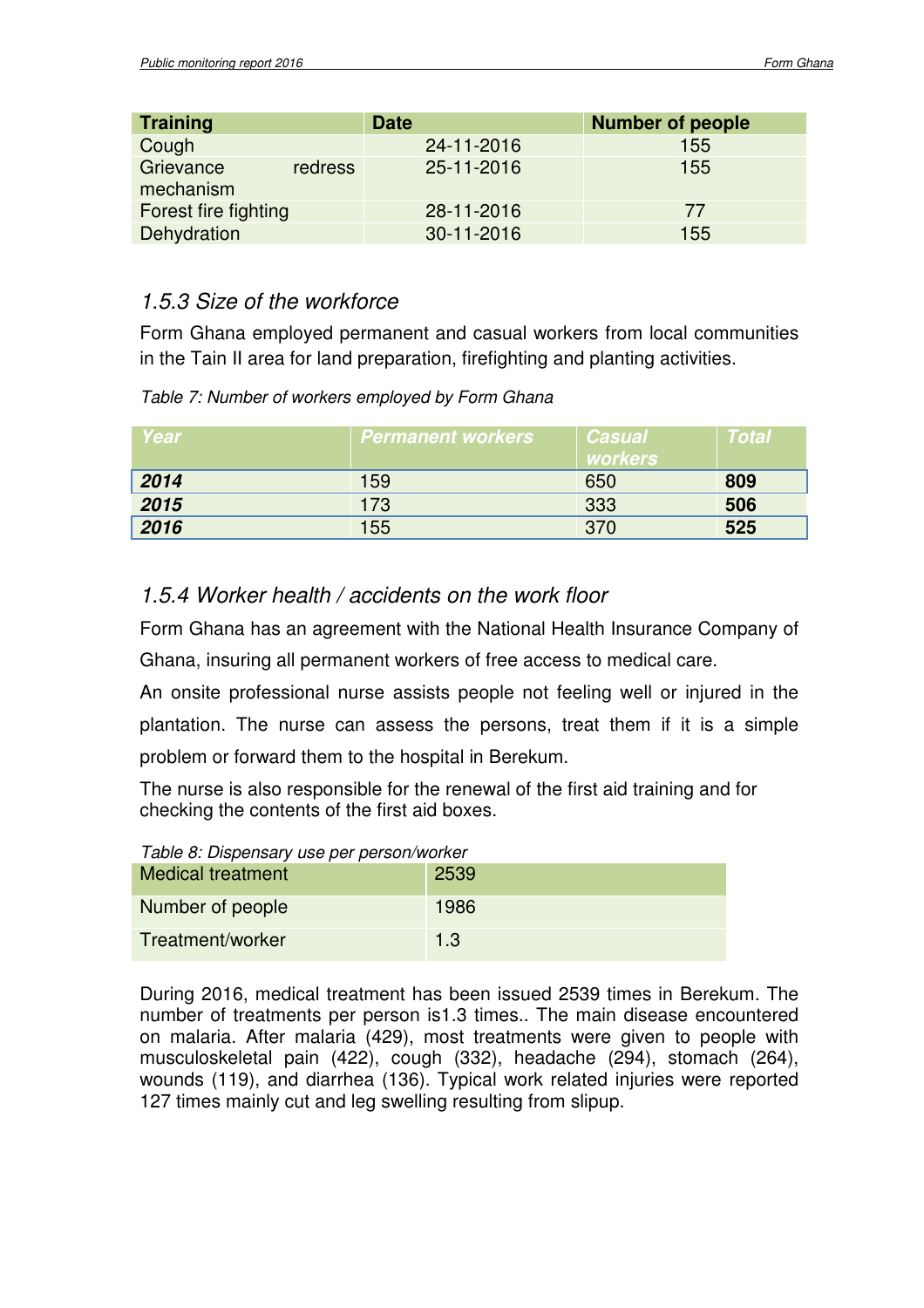### 1.6 Conclusion

- The annual rainfall was highest (887.7mm) in 2014, decreased in 2015 (885.185mm) and decreased again (798.48mm) in 2016.
- Form Ghana's operations have had positive impact on the fringe communities.
- The results of the hydrological monitoring show that water quality will improve over time after the establishment of buffer zones.